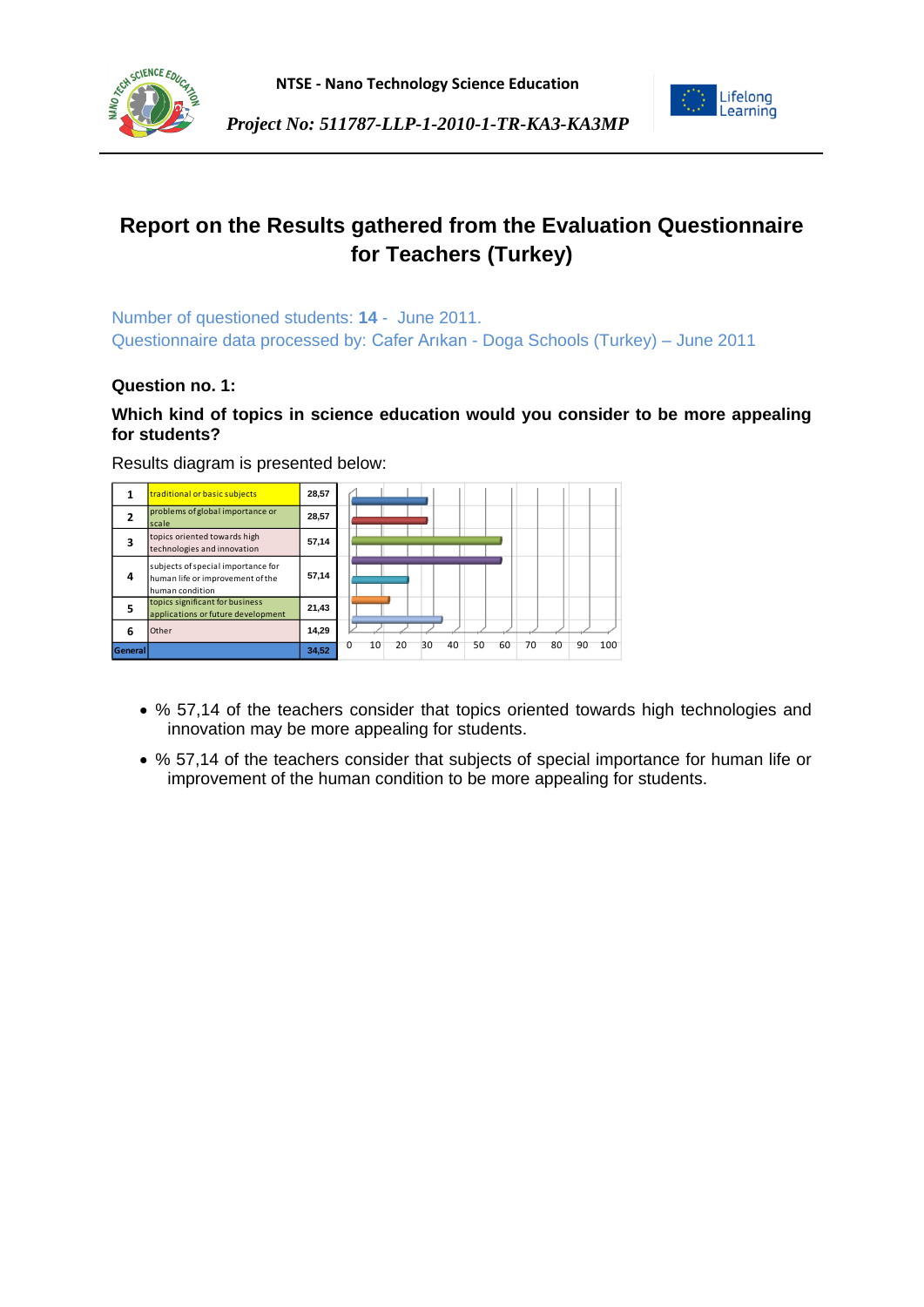



### **Question no. 2:**

## **Which of the extracurricular topics should be integrated with science topics?**

Results diagram is presented below:

| a            | Optical instruments and how they<br>work                                                  | 92,86  | 7,14      | 0.00   |          |    |    |    |    |    |    |    |    |                       |
|--------------|-------------------------------------------------------------------------------------------|--------|-----------|--------|----------|----|----|----|----|----|----|----|----|-----------------------|
| b            | The use of lasers                                                                         | 71,43  | 28,57     | 0,00   |          |    |    |    |    |    |    |    |    |                       |
| c            | How CDs and DVDs store and play<br>sound and image                                        | 71,43  | 21,43     | 7,14   |          |    |    |    |    |    |    |    |    | ■ Yes                 |
| d            | Organic and ecological farming<br>without use of pesticides and artificial<br>fertilizers | 71,43  | 14,29     | 14,29  |          |    |    |    |    |    |    |    |    | $\blacksquare$ Not St |
| e            | How radios and TVs work i                                                                 | 100,00 | 0,00      | 0,00   |          |    |    |    |    |    |    |    |    | $\blacksquare$ No     |
| f            | How mobile phones can send and<br>receive messages                                        | 78,57  | 21,43     | 0,00   |          |    |    |    |    |    |    |    |    |                       |
| g            | Life and death and human soul                                                             | 50,00  | 35,71     | 14,29  |          |    |    |    |    |    |    |    |    |                       |
| h            | Why we can see the rainbow                                                                | 78,57  | 21,43     | 0,00   |          |    |    |    |    |    |    |    |    |                       |
|              | The ozone layer and how it may be<br>affected by humans                                   | 100,00 | 0,00      | 0.00   |          |    |    |    |    |    |    |    |    |                       |
|              | How technology helps us to handle<br>waste, garbage and sewage                            | 92,86  | 7,14      | 0.00   |          |    |    |    |    |    |    |    |    |                       |
| $\mathbf k$  | How energy can be saved or used in a<br>more effective way                                | 100,00 | 0,00      | 0,00   |          |    |    |    |    |    |    |    |    |                       |
|              | How gene technology prevent<br>diseases                                                   | 78,57  | 14,29     | 7,14   |          |    |    |    |    |    |    |    |    |                       |
| m            | Very recent inventions and<br>discoveries in science and technology                       | 100,00 | 0,00      | 0,00   |          |    |    |    |    |    |    |    |    |                       |
| $\mathsf{n}$ | Nanotechnology and its uses                                                               | 100,00 | 0,00      | 0.00   |          |    |    |    |    |    |    |    |    |                       |
| General      |                                                                                           | 84,69  | 12,24     | 3,06   |          |    |    |    |    |    |    |    |    |                       |
|              |                                                                                           | % YES  | %Not Sure | $%$ No | $\Omega$ | 10 | 20 | 30 | 40 | 50 | 60 | 70 | 80 | 90<br>100             |

The most important extracurricular topics that can be integrated with science topics are;

- The ozone layer and how it may be affected by humans (% 100)
- How radios and TVs work (% 100)
- How energy can be saved or used in a more effective way (% 100)
- Optical instruments and how they work (% 92,86)
- How technology helps us to handle waste, garbage and sewage (% 92,86)
- How gene technology prevent diseases (% 78,57)
- Why we can see the rainbow (%78,57)
- How mobile phones can send and receive messages (% 78,57)
- Organic and ecological farming without use of pesticides and artificial fertilizers (% 71,43)
- How CDs and DVDs store and play sound and image (% 71,43)
- The use of lasers ( % 71,43)
- Life and death and human soul (% 50)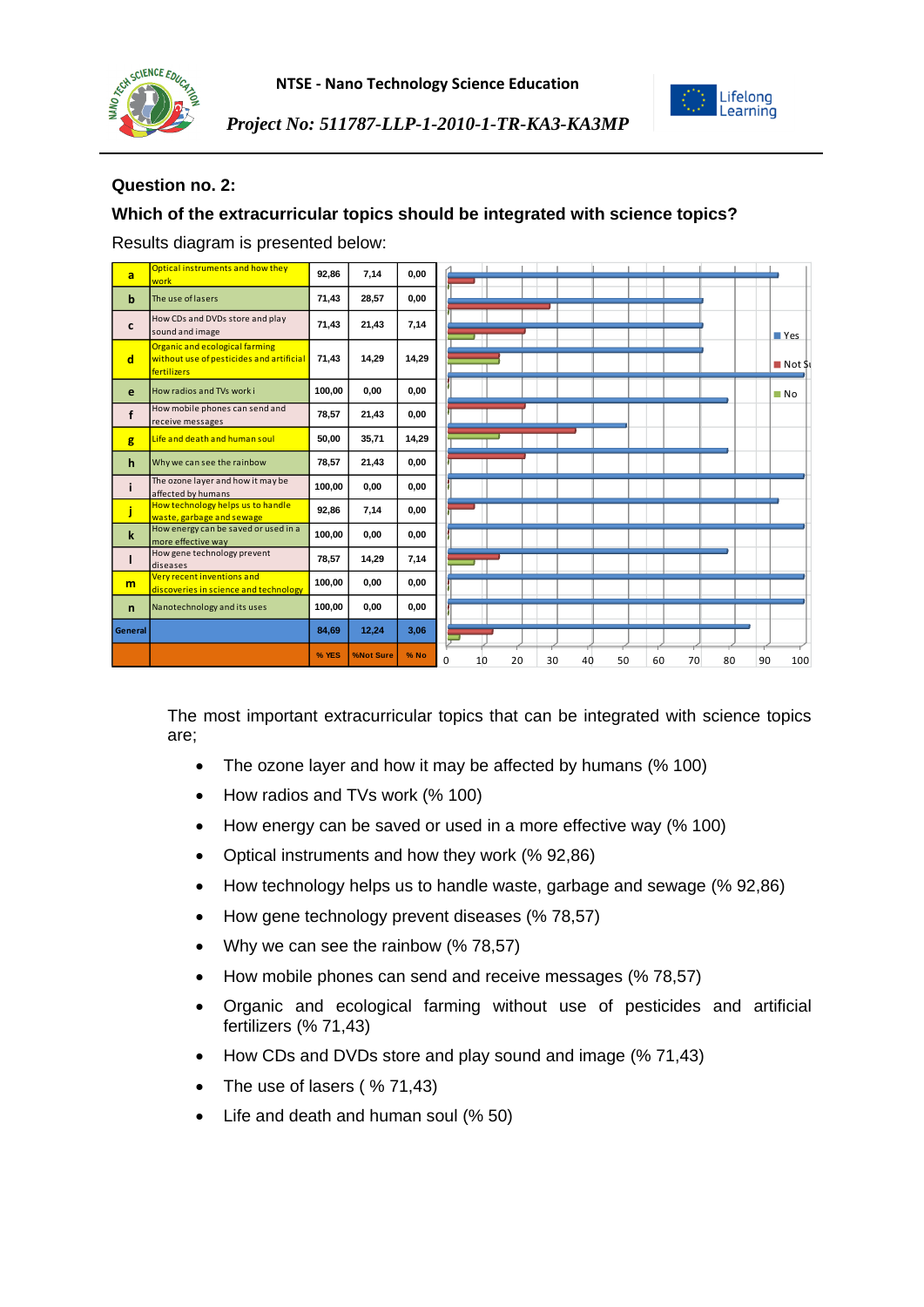



Lifelong Learning

*Project No: 511787-LLP-1-2010-1-TR-KA3-KA3MP*

#### **Question no. 3a:**

### **Do you have any knowledge about nanotechnology?**

Results diagram is presented below:

| Do you have any knowledge about<br>nanotechnology? | 100,00  | 0.00   |
|----------------------------------------------------|---------|--------|
|                                                    | $%$ Yes | $%$ No |

• % 100 of the teachers have some knowledge about nanotechnology.

#### **Question no. 3:**

## **If yes, which of the curriculum topics are related with nanotechnology?**

Results diagram is presented below:

| a              | Chemicals, their properties and how<br>they react                                                               | 78,57 | 14,29      | 7,14  |                                                          |              |
|----------------|-----------------------------------------------------------------------------------------------------------------|-------|------------|-------|----------------------------------------------------------|--------------|
| $\mathbf b$    | Parts of human body and how the<br>systems work                                                                 | 71,43 | 21,43      | 0,00  |                                                          |              |
| c              | Structure of DNA, genetic studies,<br>heredity and how genes influence how<br>we develop reproduction in humans | 85.71 | 7.14       | 7,14  |                                                          |              |
| d              | How plants and animals grow and<br>reproduce                                                                    | 64,29 | 21,43      | 7,14  |                                                          |              |
| e              | How people, animals, plants and the<br>environment depend on each other                                         | 50,00 | 42,86      | 0,00  |                                                          |              |
| f              | Atom, molecules and chemical<br>bonding                                                                         | 85,71 | 14,29      | 0,00  |                                                          |              |
| g              | Light and its nature                                                                                            | 57,14 | 28,57      | 7,14  |                                                          | <b>■</b> Yes |
| h              | <b>Radioactivity and its effects</b>                                                                            | 64,29 | 14,29      | 14,29 |                                                          | Not Sure     |
| i.             | The nature of sound and its properties                                                                          | 35,71 | 50,00      | 7,14  |                                                          | ‡ No         |
| j              | Velocity and the relationship between<br>velocity, time and road                                                | 42,86 | 42.86      | 7,14  |                                                          |              |
| $\mathbf k$    | The structure of cell, mitosis and<br>mejosis                                                                   | 78,57 | 21,43      | 0,00  |                                                          |              |
| т              | Simple machines and how they ease<br>our lives                                                                  | 57,14 | 35,71      | 7,14  |                                                          |              |
| m              | Electricity and its properties                                                                                  | 57,14 | 35,71      | 0,00  |                                                          |              |
| $\overline{p}$ | Optics and how they are used in our<br>daily lives                                                              | 78.57 | 21.43      | 0,00  |                                                          |              |
| $\mathbf{o}$   | Structure of Earth and how<br>earthquakes happen                                                                | 28,57 | 50.00      | 7,14  |                                                          |              |
| p              | Clouds, rain and the weather                                                                                    | 21,43 | 57,14      | 7,14  |                                                          |              |
| r              | Sustainable energy and its sources                                                                              | 57,14 | 28,57      | 7,14  |                                                          |              |
| s.             | heat and temperature                                                                                            | 64,29 | 21,43      | 7,14  |                                                          |              |
| t              | Technology and its interaction with<br>science                                                                  | 78,57 | 14.29      | 0,00  |                                                          |              |
|                | Other                                                                                                           | 7,14  | 0,00       | 0,00  |                                                          |              |
| Gener<br>al    |                                                                                                                 | 58,21 | 27,14      | 4,64  |                                                          |              |
|                |                                                                                                                 | % Yes | % Not Sure | % No  | $\Omega$<br>50<br>60<br>80<br>20<br>30<br>40<br>70<br>10 | 90<br>100    |

Teachers believe that the following topics are related to nanotechnology:

- Structure of DNA, genetic studies, heredity and how genes influence how we develop reproduction in humans (% 85,71)
- Atom, molecules and chemical bonding (% 85,71)
- The structure of cell, mitosis and meiosis (% 78,57)
- Chemicals, their properties and how they react (% 78,57)
- Optics and how they are used in our daily lives (% 78,57)
- Technology and its interaction with science (% 78,57)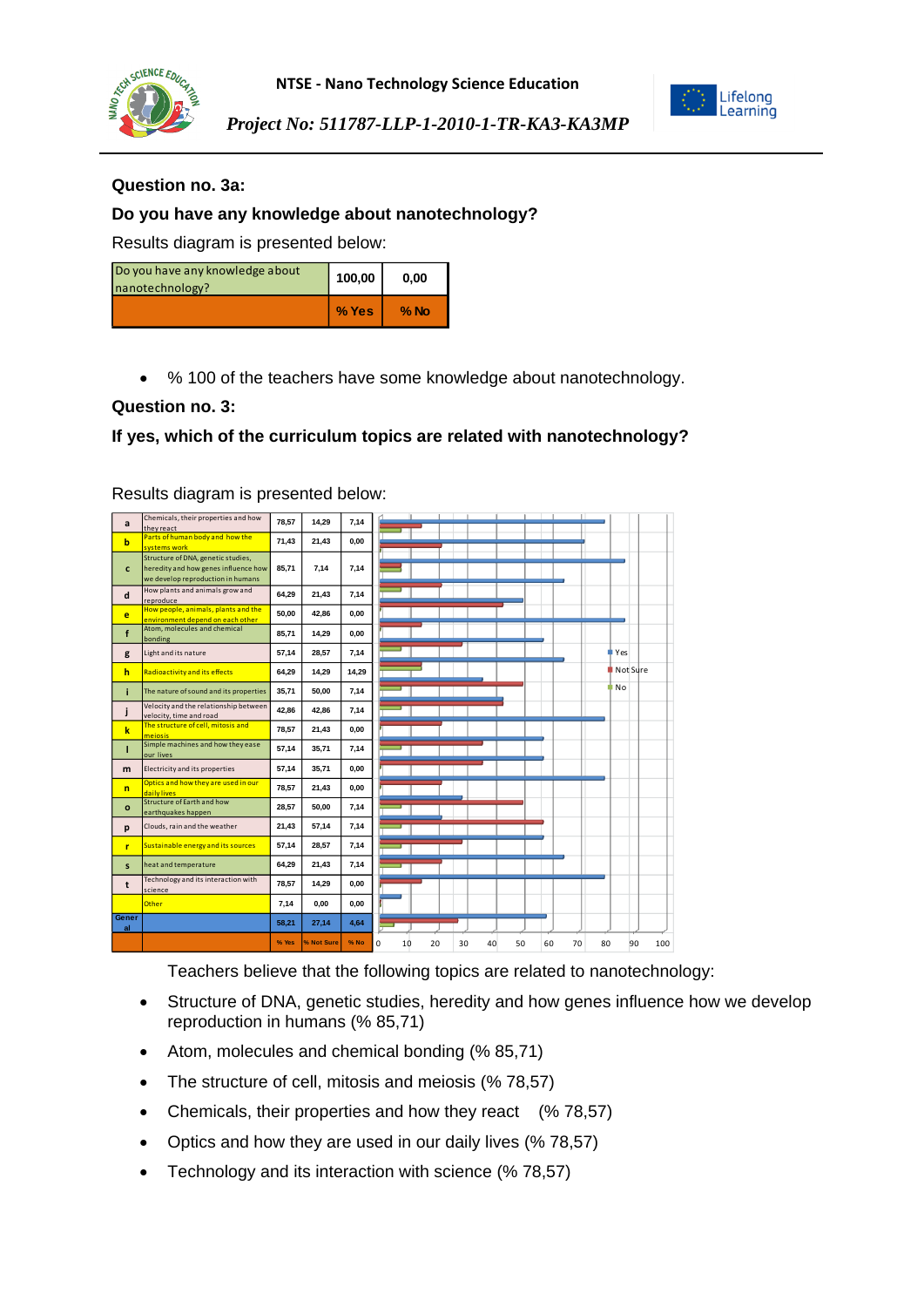



- Parts of human body and how the systems work (% 71.43)
- How plants and animals grow and reproduce (% 64,29)
- Radioactivity and its effects (% 64,29)
- heat and temperature (% 64,29)
- Light and its nature (% 57,14)
- Simple machines and how they ease our lives (% 57,14)
- Electricity and its properties (% 57,14)
- Sustainable energy and its sources (% 57,14)
- How people, animals, plants and the environment depend on each other (%50)
- Other : Nanotechnology is the science that controls matter in smallest particles as atoms and molecules. For this reason, it is possible that it can be applied in every scientific area. (% 7,14)

#### **Question no. 4:**

### **Which science topics do you think that should be supported with experiments for a meaningful and permanent learning?**

Results diagram is presented below:

|                | Molecular structures of matter | 64,29 |  |
|----------------|--------------------------------|-------|--|
| $\overline{2}$ | Heat and temperature           | 64,29 |  |
| 3              | <b>Electricity</b>             | 78,57 |  |
| 4              | <b>Force and Motion</b>        | 71,43 |  |
| 5              | Light and Sound                | 85,71 |  |
| 6              | <b>Properties of Matter</b>    | 64,29 |  |
| 7              | <b>Biology</b>                 | 50,00 |  |
| GEN.           |                                | 68,37 |  |

The teachers believe that the following topics should be supported with experiments:

- Light and Sound (% 85,71)
- $\bullet$  Electricity (% 78,57)
- Force and Motion (%71,43)
- Heat and temperature (  $% 64,29$ )
- Molecular structures of matter (% 64,29)
- Properties of Matter (% 64,29)
- Biology (% 50)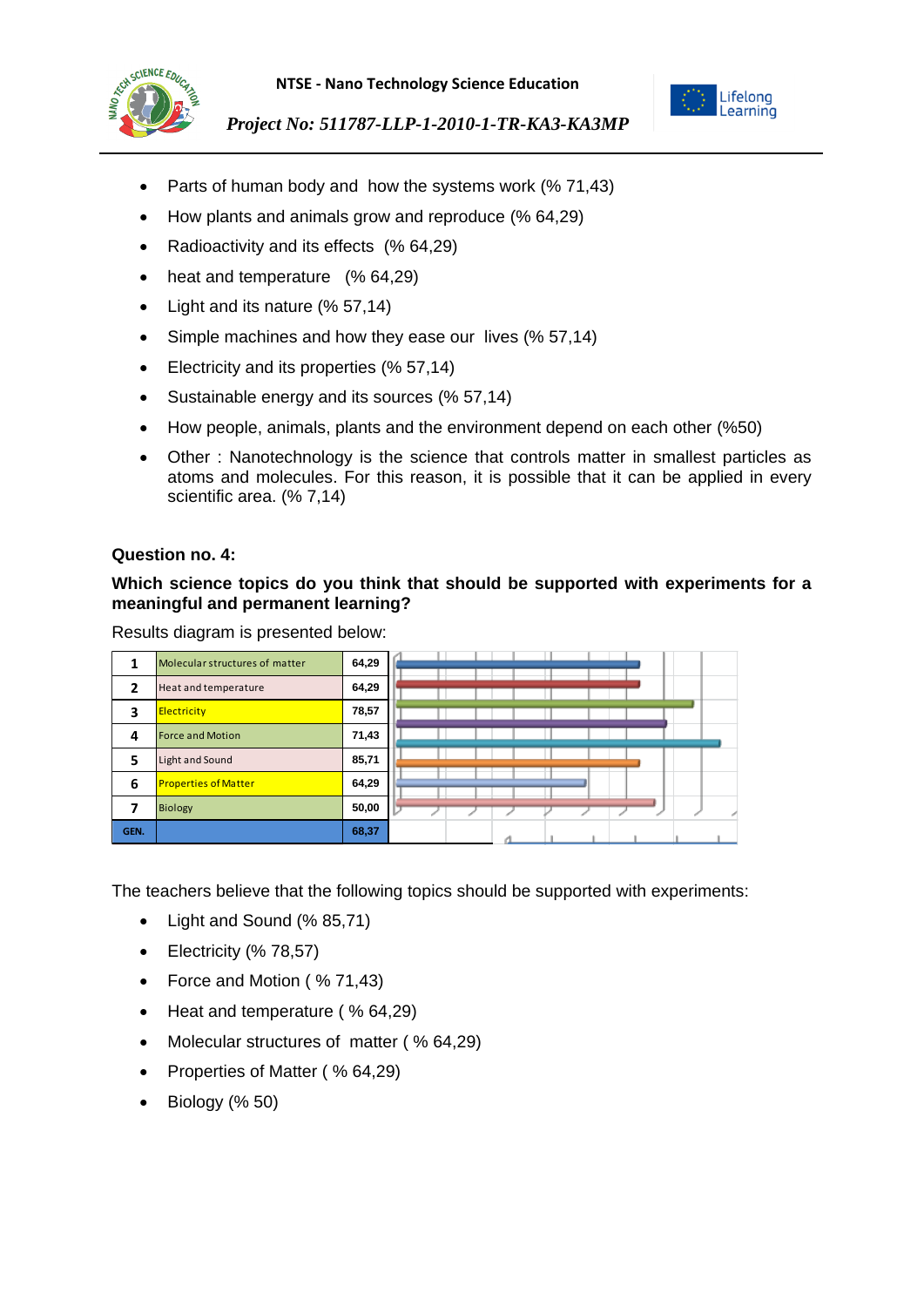



## **Question no. 5:**

# **Science education should involve the following;**

| a            | Make pupils aware of the unlimited<br>aspects of science                                                       | 92.86  | 7.14       | 0.00  |    |    |          |    |    |    |    |                   |
|--------------|----------------------------------------------------------------------------------------------------------------|--------|------------|-------|----|----|----------|----|----|----|----|-------------------|
| b            | Be able to use scientific equipment<br>skillfully                                                              | 85,71  | 14.29      | 0.00  |    |    |          |    |    |    |    |                   |
| c            | Be able to demonstrate experiments                                                                             | 85.71  | 14.29      | 0.00  |    |    |          |    |    |    |    |                   |
| d            | Bilgi teknolojilerini kullanma                                                                                 | 100.00 | 0.00       | 0.00  |    |    |          |    |    |    |    |                   |
| e            | <b>Expect pupils to use the proper</b><br>terminology correctly                                                | 64.29  | 35.71      | 0.00  |    |    |          |    |    |    |    |                   |
| f            | Link new science learning to everyday<br>experiences<br>Help pupils to understand the                          | 92.86  | 0.00       | 0.00  |    |    |          |    |    |    |    |                   |
| g            | importance of science in modern<br>Encourage pupils to try out their own                                       | 64.29  | 28.57      | 7.14  |    |    |          |    |    |    |    |                   |
| $\mathbf h$  | ideas in experiments                                                                                           | 100.00 | 0.00       | 0.00  |    |    |          |    |    |    |    |                   |
| ĩ            | Teach pupils to understand science<br><b>concepts</b>                                                          | 100,00 | 0.00       | 0.00  |    |    |          |    |    |    |    |                   |
|              | Frequently revise previous learning                                                                            | 64.29  | 21.43      | 14.29 |    |    |          |    |    |    |    |                   |
| k            | Show how classroom learning relates<br>to phenomena in outside world and<br>Explain to pupils how to use the   | 100.00 | 0.00       | 0.00  |    |    |          |    |    |    |    |                   |
| п            | scientific knowledge and why their                                                                             | 100.00 | 0.00       | 0.00  |    |    |          |    |    |    |    |                   |
| m            | Help pupils become aware of the<br>benefits and misuses of science<br>Relate each new idea (concept) to        | 100.00 | 0.00       | 0,00  |    |    |          |    |    |    |    |                   |
| $\mathsf{n}$ | ones the pupils have already learnt                                                                            | 92.86  | 7.14       | 0.00  |    |    |          |    |    |    |    |                   |
| $\mathbf{o}$ | Use visits to industry to support<br>science learning                                                          | 100.00 | 0.00       | 0.00  |    |    |          |    |    |    |    |                   |
| p            | Use field trips to support science<br>learning                                                                 | 92,86  | 7.14       | 0.00  |    |    |          |    |    |    |    |                   |
| r            | Develop a personal interest in science<br>(e.g. find new and exciting scientific                               | 92,86  | 7.14       | 0.00  |    |    |          |    |    |    |    |                   |
| s            | Enable the pupils to integrate with<br>everyday lives and problems of global<br>Raise awareness related to the | 92.86  | 7.14       | 0,00  |    |    |          |    |    |    |    |                   |
| t            | nanotechnology by introducing short                                                                            | 85.71  | 14.29      | 0.00  |    |    |          |    |    |    |    | <b>TYes</b>       |
| $\mathbf{u}$ | Offer short reports on modern<br>achievements in science at the micro-                                         | 85,71  | 14.29      | 0.00  |    |    |          |    |    |    |    | Not Sure          |
|              | Other                                                                                                          | 21,43  | 0.00       | 0.00  |    |    |          |    |    |    |    |                   |
| GEN.         |                                                                                                                | 86,39  | 8.50       | 1,02  |    |    |          |    |    |    |    | $\blacksquare$ No |
|              |                                                                                                                | % Yes  | % Not Sure | % No  | 10 | 20 | 30<br>40 | 50 | 60 | 70 | 80 | 90<br>100         |

Results diagram is presented below:

Teachers consider that science education should involve the following:

- Use the information technologies (% 100)
- Encourage pupils to try out their own ideas in experiments (% 100)
- Teach pupils to understand science concepts (% 100)
- Show how classroom learning relates to phenomena in outside world and everyday life (% 100)
- Explain to pupils how to use the scientific knowledge and why their science activity is important (% 100)
- Help pupils become aware of the benefits and misuses of science (% 100)
- Use visits to industry to support science learning (% 100)
- Make pupils aware of the unlimited aspects of science (% 92,86)
- Link new science learning to everyday experiences (% 92,86)
- Relate each new idea (concept) to ones the pupils have already learnt (% 92,86)
- Use field trips to support science learning (% 92,86)
- Develop a personal interest in science (e.g. find new and exciting scientific topics to enrich their understanding of new horizons) (% 92,86)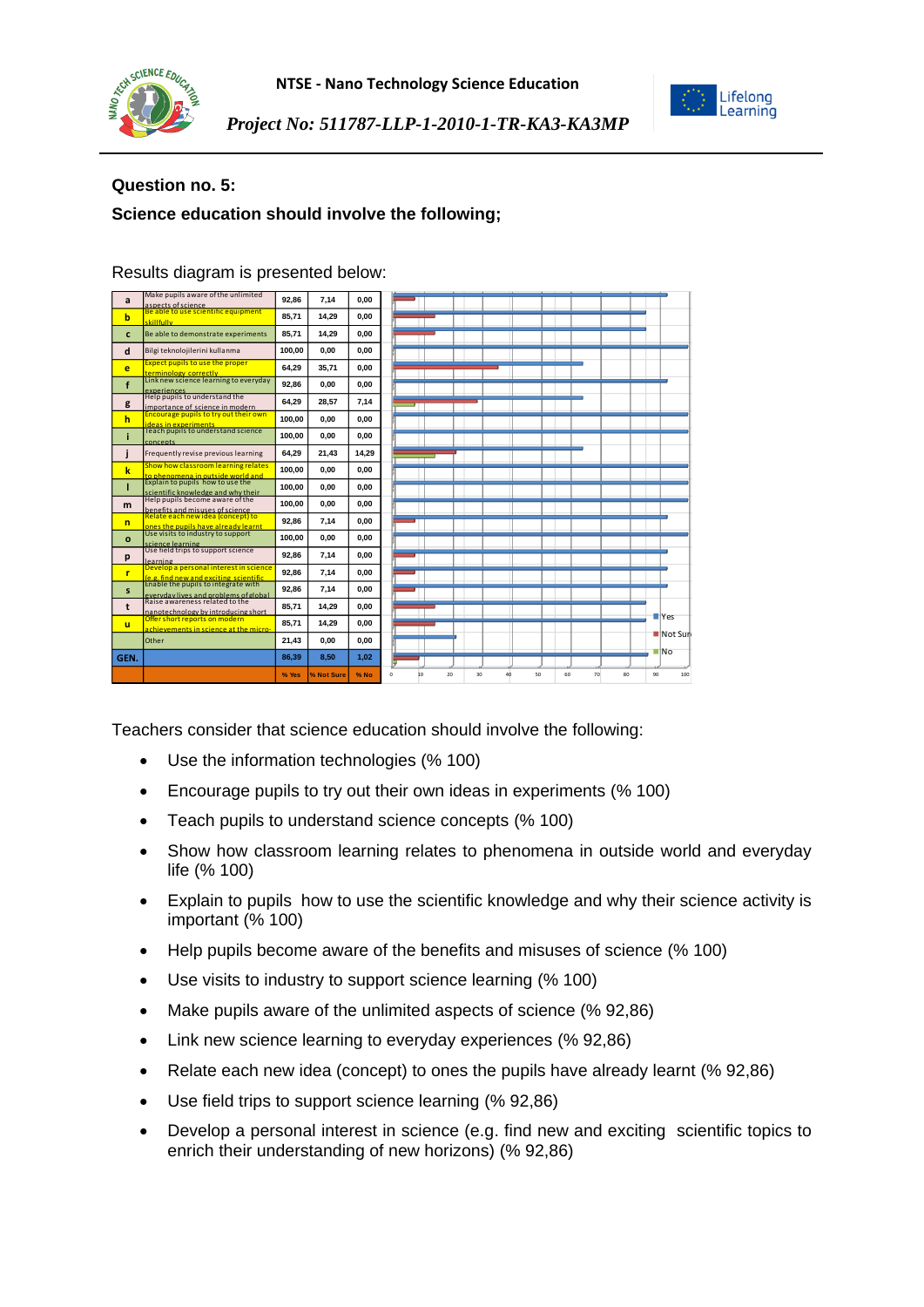



- Enable the pupils to integrate with everyday lives and problems of global importance, scientific/technological achievements (% 92,86)
- Be able to use scientific equipment skillfully (%85,71)
- Be able to demonstrate experiments (%85,71)
- Raise awareness related to the nanotechnology by introducing short talks at the last 10 minutes of learning unit (%85,71)
- Offer short reports on modern achievements in science at the micro- and nano-level to be added to every learning unit (%85,71)
- Expect pupils to use the proper terminology correctly (% 64,29)
- Help pupils to understand the importance of science in modern business applications (% 64,29)
- Frequently revise previous learning (% 64,29)
- Other: "The analytical way of thinking should be developed by brain storms, they shouldn't be criticized, directed and enjoined what you think is wright. "Scientific studies runs through freedom." (%21,43)

#### **Question no. 6:**

## **The most effective ways to teach a particular scientific topic in a modern way generally would be:**

Results diagram is presented below:

| 1                       | <b>Formal lessons</b>                                   | 28,57 | 14,29         | 50,00  |                                                   |                         |
|-------------------------|---------------------------------------------------------|-------|---------------|--------|---------------------------------------------------|-------------------------|
| $\mathbf{2}$            | <b>Reading textbooks</b>                                | 14,29 | 14,29         | 64,29  |                                                   |                         |
| 3                       | Watching clips and documentaries                        | 71,43 | 14,29         | 7,14   |                                                   |                         |
| $\overline{a}$          | Interactive computer based tools                        | 85,71 | 7,14          | 0,00   |                                                   |                         |
| 5                       | Direct experiments using measuring<br>equipment         | 71,43 | 21,43         | 0,00   |                                                   | $\blacksquare$ Yes      |
| 6                       | Pre-recorded or filmed experiments<br>with explanations | 57,14 | 35,71         | 0,00   |                                                   | $\blacksquare$ Not Sure |
| $\overline{\mathbf{z}}$ | Less structured experiments                             | 64.29 | 14.29         | 0,00   |                                                   | <b>No</b>               |
| 8                       | <b>Other (Educational Games)</b>                        | 35,71 | 0,00          | 0,00   |                                                   |                         |
| GEN.                    |                                                         | 53,57 | 15,18         | 15,18  |                                                   |                         |
|                         |                                                         | %Yes  | % Not<br>Sure | $%$ No | 30<br>20<br>40<br>50<br>60<br>70<br>80<br>0<br>10 | 100<br><b>PO</b>        |

- % 86,71 of the teachers consider that interactive computer based tools are the most effective way to teach a particular scientific topic in a modern way.
- % 71,43 of the teachers consider that direct experiments using measuring equipment and also watching clips and documentaries are the most effective.
- % 64,29 of the teachers consider that less structured experiments are the most effective.
- Others (% 35,71) : Study visits to laboratories and institutions which are implementing scientific experiments, all of these ways should be supported by ethic, empathetic and modern teachers, hands-on activities, implementing educational games and inside and outside classroom activities, students should work in groups collaboratively.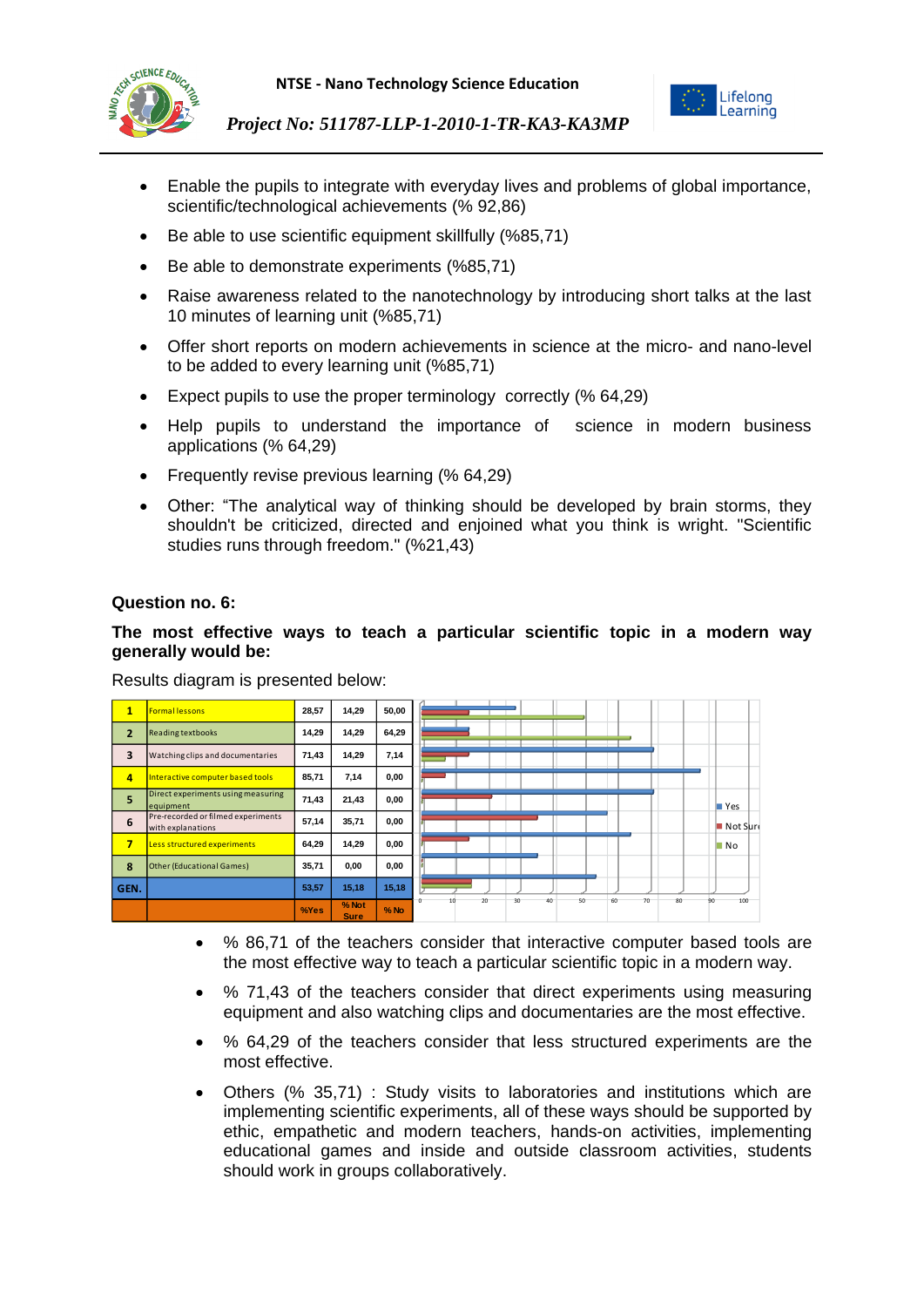





# **Question no. 7:**

# **Do you think the following tools are important for an online virtual lab?**

Results diagram is presented below:

| $\mathbf{1}$   | <b>Texts</b>                                             | 71,43 | 7,14       | 7,14 |                                                                       |
|----------------|----------------------------------------------------------|-------|------------|------|-----------------------------------------------------------------------|
| $\overline{2}$ | Images                                                   | 85,71 | 0,00       | 7,14 |                                                                       |
| 3              | Video                                                    | 92,86 | 0,00       | 0,00 |                                                                       |
| 4              | <b>Simulations</b>                                       | 92,86 | 0,00       | 0,00 |                                                                       |
| 5              | Interactive simulations                                  | 85,71 | 7,14       | 0,00 |                                                                       |
| 6              | Procedures to carry out experiments<br>with the students | 92,86 | 0,00       | 0,00 |                                                                       |
| $\overline{7}$ | <b>Resource library</b>                                  | 64,29 | 28,57      | 0,00 | Yes<br>Not Sure                                                       |
| 8              | Other                                                    | 7,14  | 0,00       | 0,00 | No.                                                                   |
| GEN.           |                                                          | 74,11 | 5,36       | 1,79 | 30<br>50<br>80<br>90<br>100<br>$\theta$<br>10<br>20<br>60<br>70<br>4n |
|                |                                                          | %Yes  | % Not Sure | % No |                                                                       |

- % 92,86 of the teachers believe that videos are important for an online virtual lab while another % 92,86 believe that simulations are important.
- %85,71 of the teachers believe that images are important while another % 85,71 believe that interactive simulations are important.
- % 71,43 of the teachers believe that texts are important.
- % 64,29 of the teachers believe that resource library is important.
- Other: For the blinds and the students who have auditory intelligence the directions of the virtual lab should be audible (% 7,14)

### **Question no. 8:**

#### **Which type of lab approach do you think is better?**

Results diagram is presented below:



 % 85,71 of the teachers consider that inquiry-based laboratory activities (students decide how to conduct the activity, and have to explore in order to figure out how the world works) are better.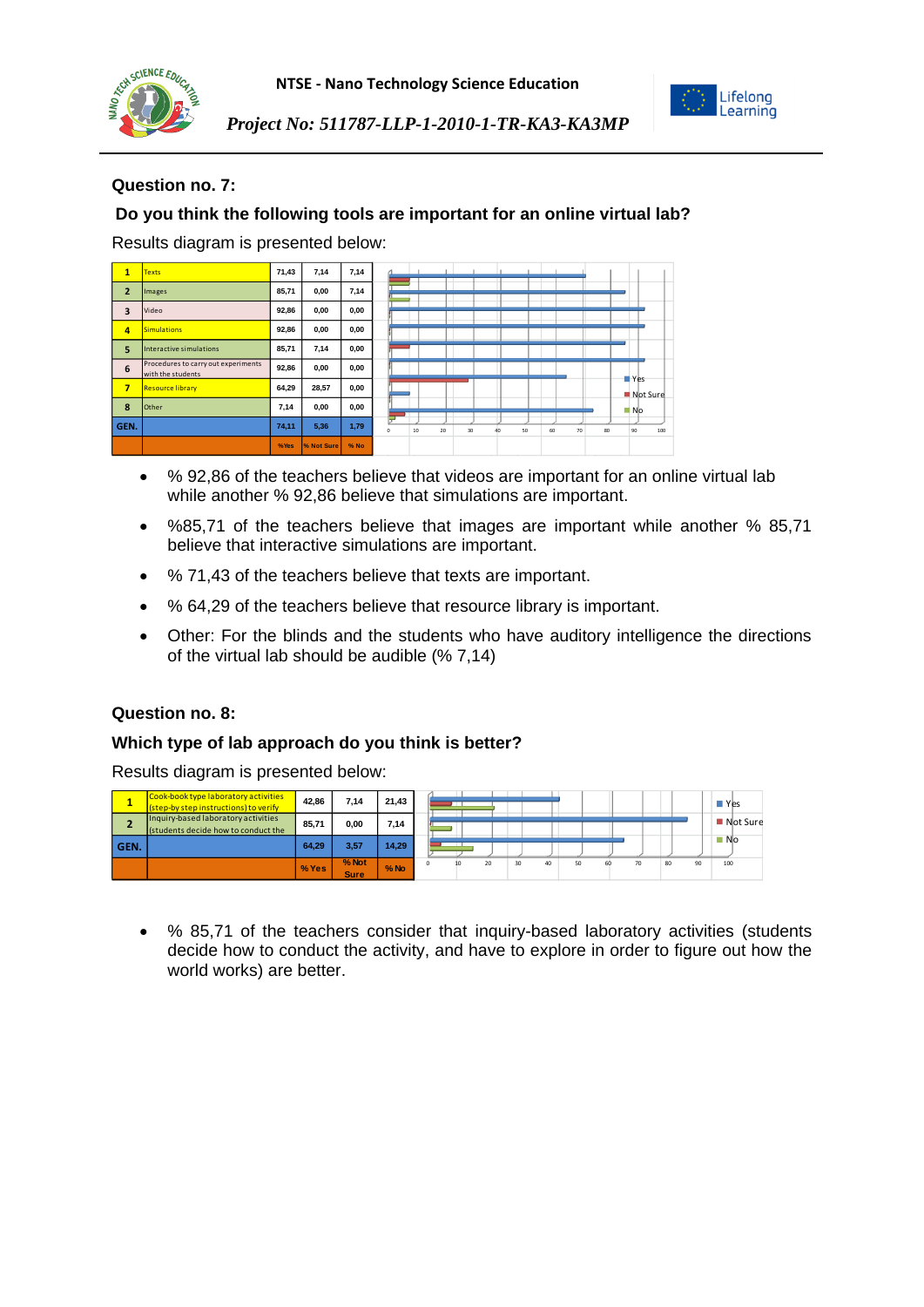



Lifelong Learning

*Project No: 511787-LLP-1-2010-1-TR-KA3-KA3MP*

## **Question no. 9:**

# **The appropriate activities in a laboratory would be;**

| 1              | Students should get involved with<br>scientifically oriented questions.     | 57,14  | 21,43               | 0,00   |                                                           | <b>Nes</b> |
|----------------|-----------------------------------------------------------------------------|--------|---------------------|--------|-----------------------------------------------------------|------------|
| $\overline{2}$ | Students should have (be provided<br>with) the ability to determine what    | 71,43  | 14.29               | 0,00   |                                                           | Not Sure   |
| 3              | Students should have (be provided<br>with) the ability to formulate their   | 92,86  | 0.00                | 0.00   |                                                           | No.        |
| $\overline{a}$ | Students should have (be provided<br>with) the ability to expand upon their | 100.00 | 0.00                | 0.00   |                                                           |            |
| 5              | Students should have (be provided<br>with) the ability to communicate their | 64.29  | 21.43               | 7,14   |                                                           |            |
| 6              | Students should be able to have<br>access to experiments on-line which      | 92,86  | 0.00                | 0,00   |                                                           |            |
| GEN.           |                                                                             | 79.76  | 9,52                | 1,19   | 50<br>10<br>20 <sub>0</sub><br>30<br>40<br>70<br>80<br>60 | 90<br>100  |
|                |                                                                             | % Yes  | %Not<br><b>Sure</b> | $%$ No |                                                           |            |

Results diagram is presented below:

Teachers believe that the appropriate activities in a laboratory would be;

- Students should have (be provided with) the ability to expand upon their findings and relate those findings to similar situations. (% 100)
- Students should be able to have access to experiments on-line which cannot be done in a laboratory. (% 92,86)
- Students should have (be provided with) the ability to formulate their own explanations from the evidence they have obtained. (% 92,86)
- Students should have (be provided with) the ability to determine what data allows them to develop and evaluate scientific explanations. (% 71,43)
- Students should have (be provided with) the ability to communicate their experimental findings to others in class via written laboratory reports. (% 64,29)
- Students should get involved with scientifically oriented questions.( % 57,14)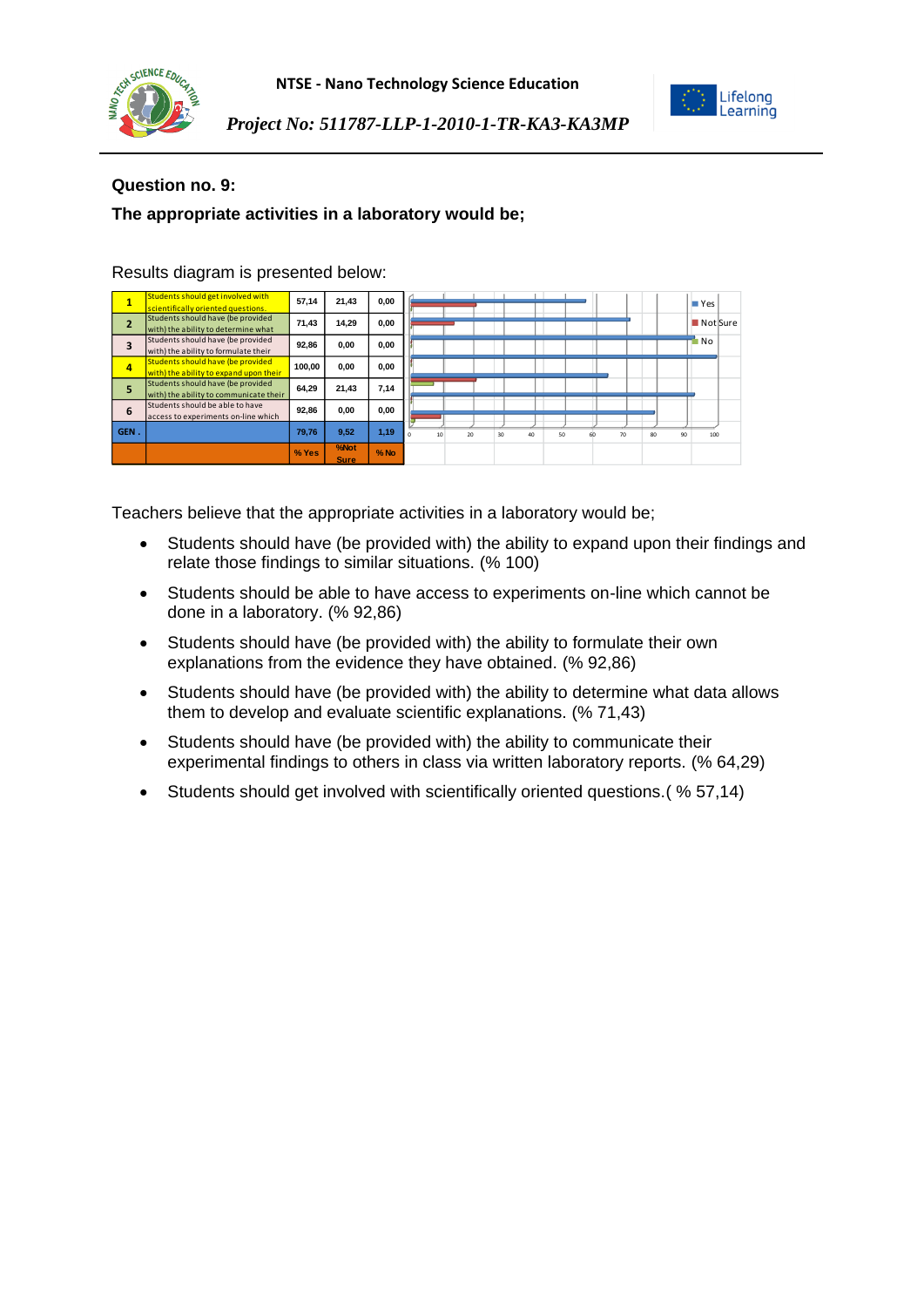



Lifelong Learning

*Project No: 511787-LLP-1-2010-1-TR-KA3-KA3MP*

# **Question no. 10:**

## **If you were to create your own laboratory, the students should be able to:**

Results diagram is presented below:

| $\mathbf{1}$   | Make observations.                                                    | 100,00 | 0.00                 | 0,00   |                                                                                          |
|----------------|-----------------------------------------------------------------------|--------|----------------------|--------|------------------------------------------------------------------------------------------|
| $\overline{2}$ | Pose questions.                                                       | 92,86  | 0,00                 | 0,00   |                                                                                          |
| 3              | Have access to an e-Library (other<br>sources of information).        | 92,86  | 7,14                 | 0,00   |                                                                                          |
| $\overline{a}$ | Plan investigations.                                                  | 100,00 | 0,00                 | 0,00   |                                                                                          |
| 5              | Reviewing what is already known in<br>light of experimental evidence. | 85,71  | 7,14                 | 7,14   |                                                                                          |
| 6              | Use (virtual) tools to gather, analyze<br>and interpret data.         | 85,71  | 7,14                 | 7,14   |                                                                                          |
| $\overline{7}$ | Propose answers, explanations, and<br>predictions.                    | 92,86  | 7,14                 | 0,00   |                                                                                          |
| 8              | Communicate the results.                                              | 85,71  | 7,14                 | 0,00   |                                                                                          |
| 9              | Identify assumptions.                                                 | 85,71  | 0.00                 | 7,14   | <b>T</b> Yes                                                                             |
| 10             | Use critical and logical thinking.                                    | 100,00 | 0.00                 | 0,00   | ■ Not Sure                                                                               |
| 11             | Consider alternative explanations.                                    | 100,00 | 0,00                 | 0,00   | <b>No</b>                                                                                |
| GEN.           |                                                                       | 92,86  | 3,25                 | 1,95   | 10<br>20<br>40 <sub>1</sub><br>60<br>70<br>50<br>90<br>100<br>30<br>RO <sub>1</sub><br>n |
|                |                                                                       | % Yes  | % Not<br><b>Sure</b> | $%$ No |                                                                                          |

The teachers consider that if they were to create their own laboratory, the students should be able to:

- Make observations (% 100)
- Plan investigations (% 100)
- Use critical and logical thinking (% 100)
- Consider alternative explanations (% 100)
- Pose questions (% 92,86)
- Have access to an e-Library (other sources of information (% 92,86)
- Propose answers, explanations, and prediction (% 92,86)
- Reviewing what is already known in light of experimental evidence (%85,71)
- Use (virtual) tools to gather, analyse and interpret data (%85,71)
- Communicate the results (%85,71)
- Identify assumptions (%85,71)

#### **Question no. 11:**

#### **How well are you able to manage with using ICT tools for teaching Science topics?**

Results diagram is presented below:

| 0,00 | 28.57 | 35.71 | 35.71                           |
|------|-------|-------|---------------------------------|
|      |       |       | poor average   good   excellent |

- % 35,71 of the teachers consider themselves excellent ICT tool users for teaching science topics
- % 35,71 of the teachers consider themselves good ICT tool users for teaching science topics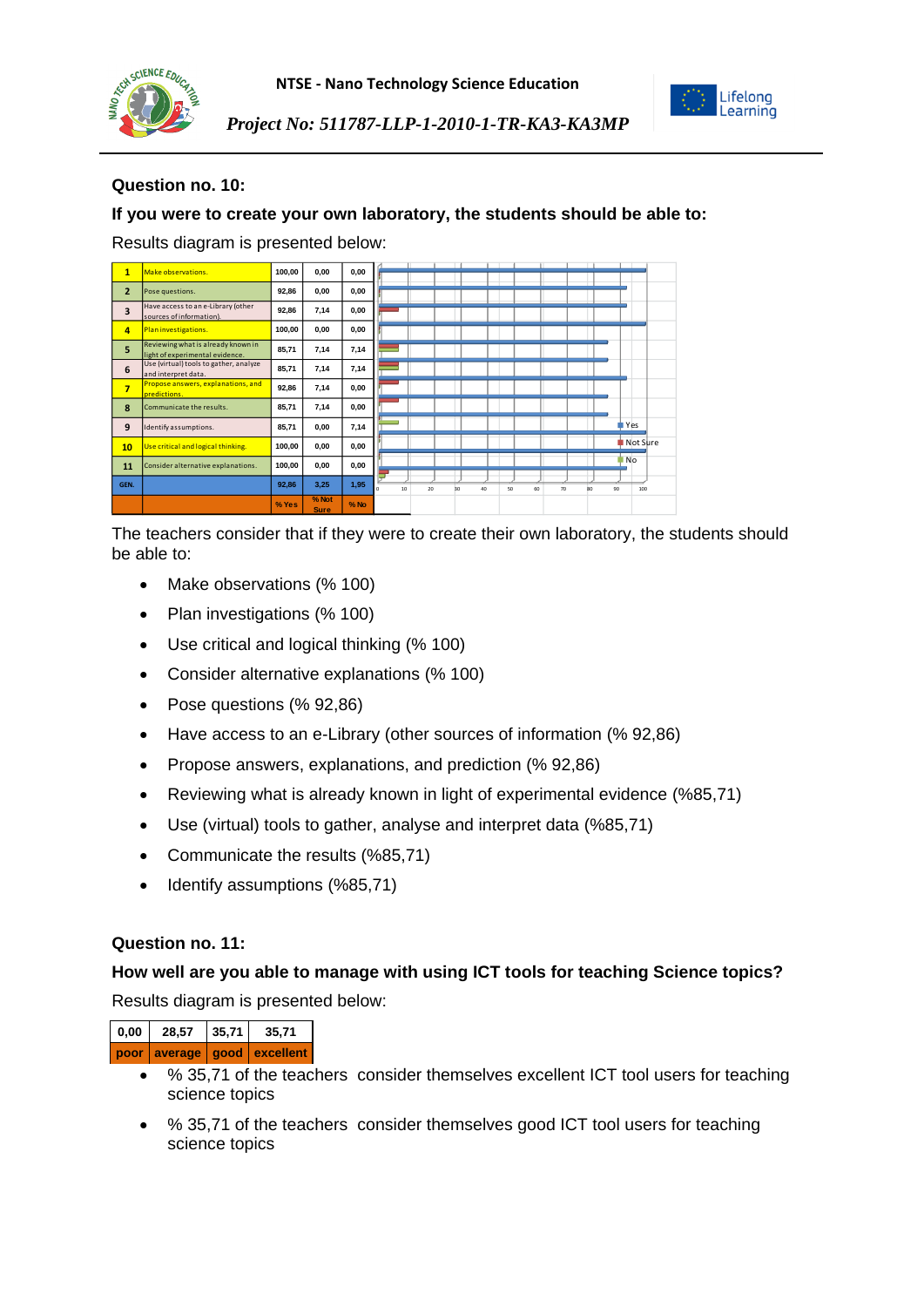

**NTSE - Nano Technology Science Education**



*Project No: 511787-LLP-1-2010-1-TR-KA3-KA3MP*

# **Question no. 12:**

# **To what extent do you implement ready-made ICT tools for teaching Science topics?**

Results diagram is presented below:



- % 50 of the teachers implements ready-made ICT tools for teaching science topics often.
- % 28,57 of the teachers always implements ready-made ICT tools for teaching science topics.

#### **Question no. 13:**

### **What is the purpose of using Nano-Tech experiments in your classroom by the use of ICT?**

Results diagram is presented below:

|      | To let students understand the core<br>aspects of the nano-technology | 42,86 |    |  |           |    |    |    |           |     |
|------|-----------------------------------------------------------------------|-------|----|--|-----------|----|----|----|-----------|-----|
|      | To provide students with nano-tech<br>examples                        | 7,14  |    |  |           |    |    |    |           |     |
| з    | To verify hypothesis, theories or<br>models from nano-technology area | 7.14  |    |  |           |    |    |    |           |     |
| 4    | To raise the students' motivation for<br>learning nano-technology     | 71.43 |    |  |           |    |    |    |           |     |
| GEN. |                                                                       | 32,14 | 10 |  | $\Lambda$ | 50 | 60 | 70 | <b>QN</b> | 101 |

 % 71,43 of the teachers believes that the purpose of using Nano-Tech experiments in the classroom by the use of ICT is to raise the students' motivation for learning nano-technology.

#### **Question no. 14:**

## **What kind(s) of ICT tools do you use for presenting Science/Nano-Tech experiments in your lessons?**

Results diagram is presented below:

|              | <b>PowerPoint Presentations</b> | 71,43 | $\overline{\phantom{a}}$<br>$\sim$<br><b>ANY OF</b><br>$-$<br>$\sim$<br>$\sim$<br>$\sim$<br>$-1$<br>$\sim$<br>$\sim$ |
|--------------|---------------------------------|-------|----------------------------------------------------------------------------------------------------------------------|
| 2            | Digital Images                  | 42,86 |                                                                                                                      |
| 2            | Video clips                     | 71,43 |                                                                                                                      |
| $\mathbf{A}$ | <b>Virtual Experiments</b>      | 21,43 |                                                                                                                      |
| Б            | <b>Other</b>                    | 7,14  |                                                                                                                      |
| GEN.         |                                 | 42,86 |                                                                                                                      |

 % 71,43 of the teachers use powerpoint presentations, while another % 71,43 use videoclips for presenting science/nanotech experiments in their lessons.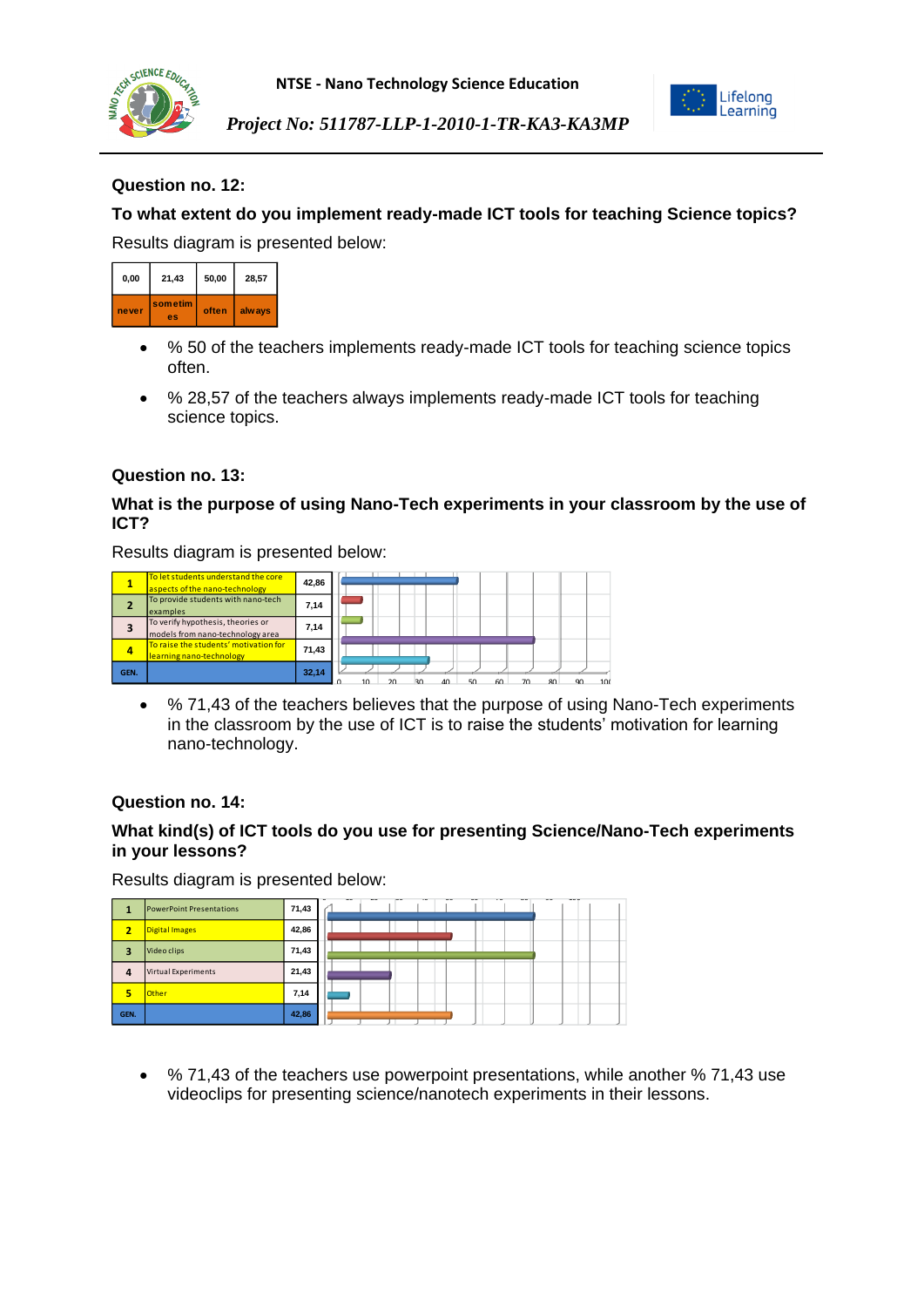

**NTSE - Nano Technology Science Education**



*Project No: 511787-LLP-1-2010-1-TR-KA3-KA3MP*

### **Question no. 15:**

**Evaluate (on a scale from 1 to 3) how important are ICT tools to you for the purpose of promoting an inquiry based/creative learning environment in Science teaching?**

Results diagram is presented below:

| а | as a method to explain the "Inquiry<br>Based Science Education" concept        | 71.79 |  |  |  |  |  |  |
|---|--------------------------------------------------------------------------------|-------|--|--|--|--|--|--|
| b | as a way for better planning of an<br>experiment                               | 84.62 |  |  |  |  |  |  |
| c | as a channel for guiding students to<br>explain scientific aspects and propose | 92.31 |  |  |  |  |  |  |
| o | as a method to enhance creativity in<br>teaching and learning process          | 92.31 |  |  |  |  |  |  |

The importance of ICT tools for the purpose of promoting an inquiry based / creative learning environment in science teaching:

- as a channel for guiding students to explain scientific aspects and propose hypothesis for investigation (% 92,31)
- as a method to enhance creativity in teaching and learning process (% 92,31)
- as a way for better planning of an experiment (% 84,62)
- as a method to explain the "Inquiry Based Science Education" concept (%71,79)

#### **Question no. 16:**

## **Evaluate (on a scale from 1 to 3) how do you consider collaboration using ICT for teaching Science/Nano-Tech topics?**

Results diagram is presented below:

| a | as a method to increase students'<br>motivation                           | 92.31 |  |  |  |  |  |
|---|---------------------------------------------------------------------------|-------|--|--|--|--|--|
| b | as a method to make learning content<br>more attractive (by using virtual | 89.74 |  |  |  |  |  |
|   | as a way to make students more<br>emotional (by connecting them)          | 84.62 |  |  |  |  |  |
| d | as a method to promote creativity<br>based on collaborative work          | 87.18 |  |  |  |  |  |

The teachers consider collaboration using ICT for teaching science/nanotech topics:

- as a method to increase students' motivation (%92,31)
- as a method to make learning content more attractive (by using virtual environments and multimedia tools) (%89,74)
- as a method to promote creativity based on collaborative work (% 87,18)
- as a way to make students more emotional (by connecting them) (%84,62)